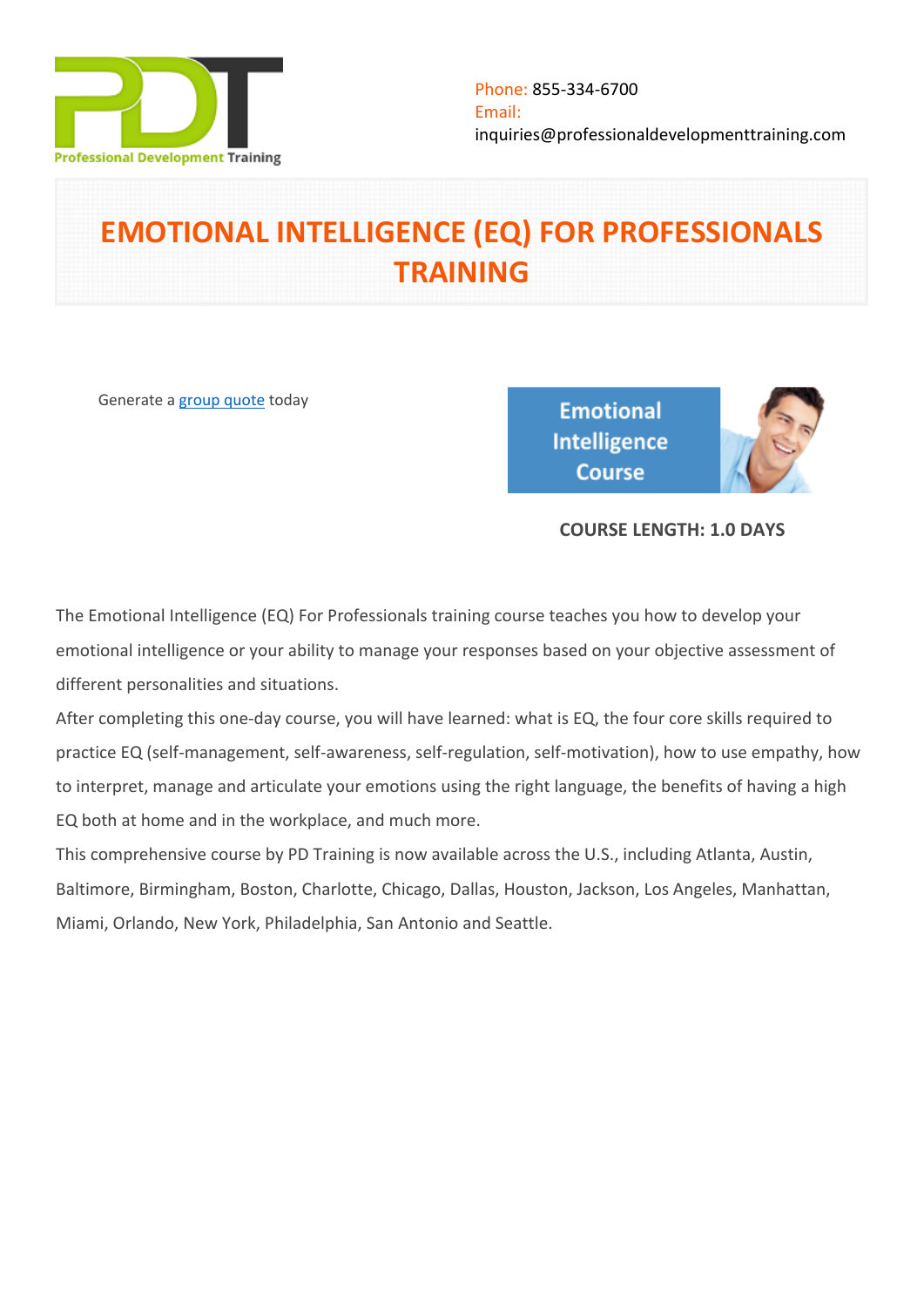## **FOREWORD**

# *Healthy emotions + Clear thinking + Appropriate action = High EQ*

Emotional intelligence is a skill. And like any other skill, you can get better at it with training and practice. It allows you to read the style of individuals and adjust your communications accordingly.

This one day training course is useful for anyone who leads or works with other people, no matter the size of the organization. This course will focus on the five core competencies of emotional intelligence: selfmanagement, self-awareness, self-regulation, self-motivation, and empathy. It will also include interpersonal skills.

Participants will learn to develop and implement these competencies to enhance their relationships in work and in life by increasing their understanding of social and emotional behaviors, and learning how to adapt and manage their responses to particular situations.

#### **OUTCOMES**

#### **By the end of this course, participants will:**

- Define **Emotional Intelligence (EQ)**
- Identify the benefits of emotional intelligence
- Learn the four core skills required to practice emotional intelligence
- Define and practice self-management, self-awareness, self-regulation, self-motivation, and empathy
- Successfully communicate with others non-verbally
- Verbally communicate with others
- Interpret and manage your emotions
- Master tools to regulate and gain control of one's own emotions
- Articulate your emotions using the right language
- Balance optimism and pessimism
- Effectively impact others
- Relate emotional intelligence to the workplace
- Use the concepts and techniques in the workplace

#### **MODULES**

#### **Lesson 1: EQ - A Passing Fad?**

- The Power of Emotions
- The Limbic System
- Useful Models of Emotional Intelligence
- Reflection

#### **Lesson 2: I Feel therefore I Am**

- Tuning in to your own emotions
- $\bullet$  Iohari Window
- Self-Control
- Resilience
- Reflection